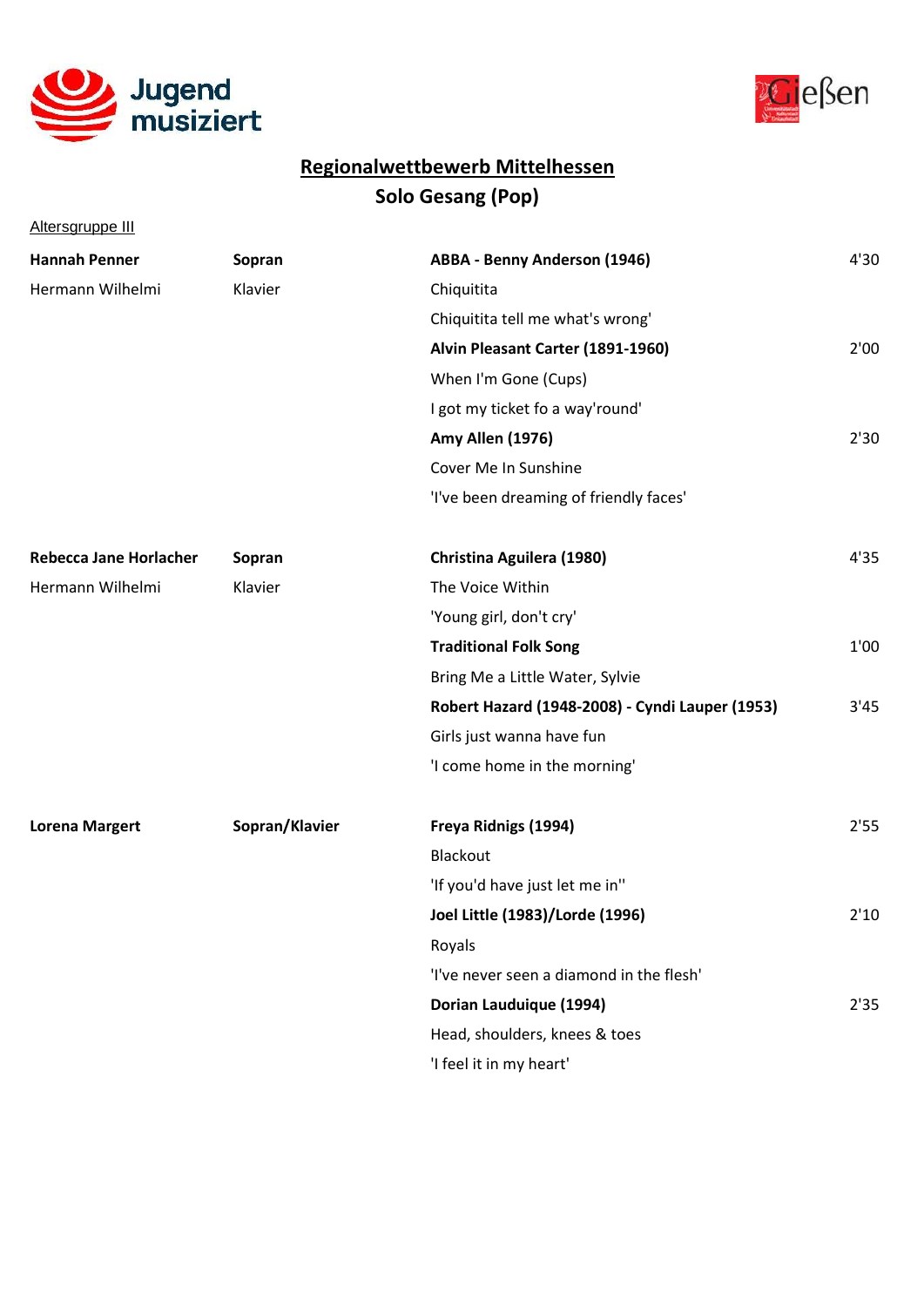



Altersgruppe III

| Diana Christina Iancu       | Sopran         | Emeli Sandé (1987)                                | 3'20 |
|-----------------------------|----------------|---------------------------------------------------|------|
| Hermann Wilhelmi            | Klavier        | Clown                                             |      |
|                             |                | 'I guess it's funnier from where you're standing' |      |
|                             |                | Jonny Coffer (1989)/Beyoncé Knowles (1981)        | 2'05 |
|                             |                | Freedom                                           |      |
|                             |                | 'Tryna rain, tryna rain on the thunder'           |      |
|                             |                | Frederick Perren (1943-2004) - Gloria Gaynor      | 3'30 |
|                             |                | I Will Survive                                    |      |
|                             |                | 'At first I was afraid'                           |      |
| <b>Anouk Nimoe Deventer</b> | Sopran         | Michael Schulte (1990)                            | 3'00 |
| Hermann Wilhelmi            | Klavier        | You Let Me Walk Alone                             |      |
|                             |                | I'm a dreamer'                                    |      |
|                             |                | Aurora Aksnes (1996), Magnus Skylstad (1986)      | 2'05 |
|                             |                | Runaway                                           |      |
|                             |                | 'I was list'ning to the ocean'                    |      |
|                             |                | Alicia Keys (1981)                                | 3'50 |
|                             |                | Girl On Fire                                      |      |
|                             |                | 'She's just a girl an she's on fire'              |      |
|                             |                | Juryberatung                                      |      |
| Altersgruppe IV             |                |                                                   |      |
| <b>Jakob Lechner</b>        | <b>Bariton</b> | Noah Kahan (1997)                                 | 2'55 |
| Felix ter Jung              | Klavier        | Hurt Somebody                                     |      |
|                             |                | Taking it slowly'                                 |      |
|                             |                | <b>Bill Withers (1938-2020)</b>                   | 4'18 |
|                             |                | Lean on me                                        |      |
|                             |                | Hm, somethimes in our lives'                      |      |
|                             |                | Clueso - Thomas Hübner (1980)                     | 2'40 |
|                             |                | <b>Barfuß</b>                                     |      |
|                             |                | Hier und da komm ich auf die Idee'                |      |
|                             |                | Jakob Lechner (2007)                              | 3'10 |
|                             |                | Dear Best Friend                                  |      |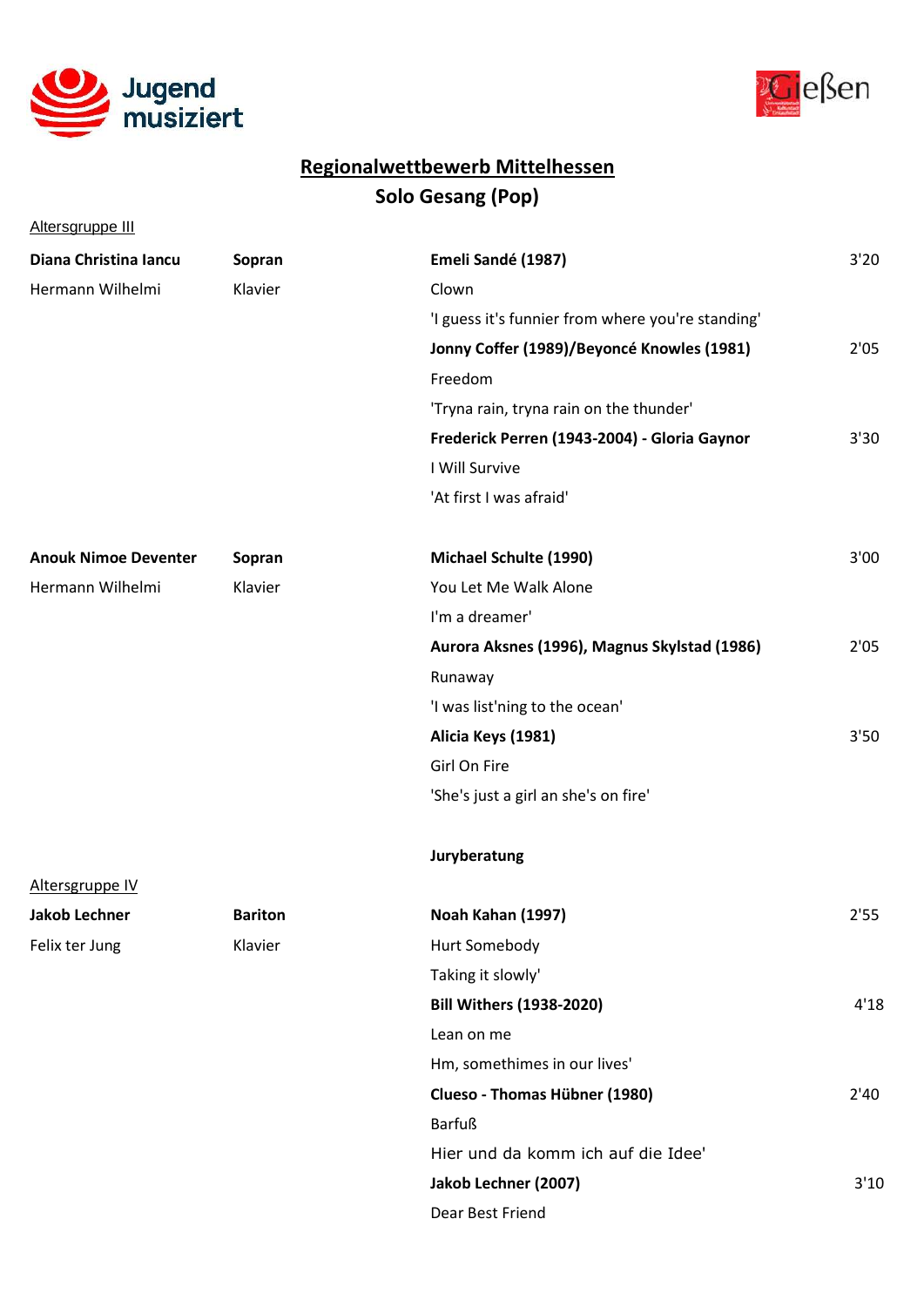



Altersgruppe IV

| Lina Sophie Lachmann | Alt     | Finneas O'Connell (1997)                             | 3'50 |
|----------------------|---------|------------------------------------------------------|------|
| Hermann Wilhelmi     | Klavier | <b>Break My Heart Again</b>                          |      |
|                      |         | 'Hey you, I'm just now leaving'                      |      |
|                      |         | Sarah Connor (1980)                                  | 3'15 |
|                      |         | Das Leben ist schön                                  |      |
|                      |         | 'Wenn der Tag gekommen ist'                          |      |
|                      |         | Alice Merton (1993)                                  | 2'10 |
|                      |         | No Roots                                             |      |
|                      |         | 'I like digging holes and hiding things inside them' |      |
|                      |         | Lina Lachmann (2007)                                 | 3'00 |
|                      |         | By My Side                                           |      |
|                      |         | 'Should I tell you a story'                          |      |
|                      |         | Toni Watson (1993)                                   | 3'30 |
|                      |         | Dance Monkey                                         |      |
|                      |         | 'They say oh my god I see the way you shine'         |      |
| <b>Helena Bode</b>   | Alt     | Amy Lynn Hartzler (1981) - Evanescence               | 4'30 |
| Hermann Wilhelmi     | Klavier | My Immortal                                          |      |
|                      |         | 'I'm so tired for being here'                        |      |
|                      |         | Gerard Way (1977) - My Chemical Romance              | 2'20 |
|                      |         | Cancer                                               |      |
|                      |         | 'Turn away, if you could'                            |      |
|                      |         | Daniel Reynolds (1987) - Imagine Dragons             | 4'10 |
|                      |         | Radioactive                                          |      |
|                      |         | 'I'm waking up to ash an dust'                       |      |
|                      |         | Harold Arlen (1905)                                  | 1'50 |
|                      |         | (Impro) Over the Rainbow                             |      |
|                      |         | Somewhere over the rainbow'                          |      |
|                      |         | Ella Yelich O'Connor (1996)                          | 2'55 |
|                      |         | Liability                                            |      |
|                      |         | 'Baby realy hurt me'                                 |      |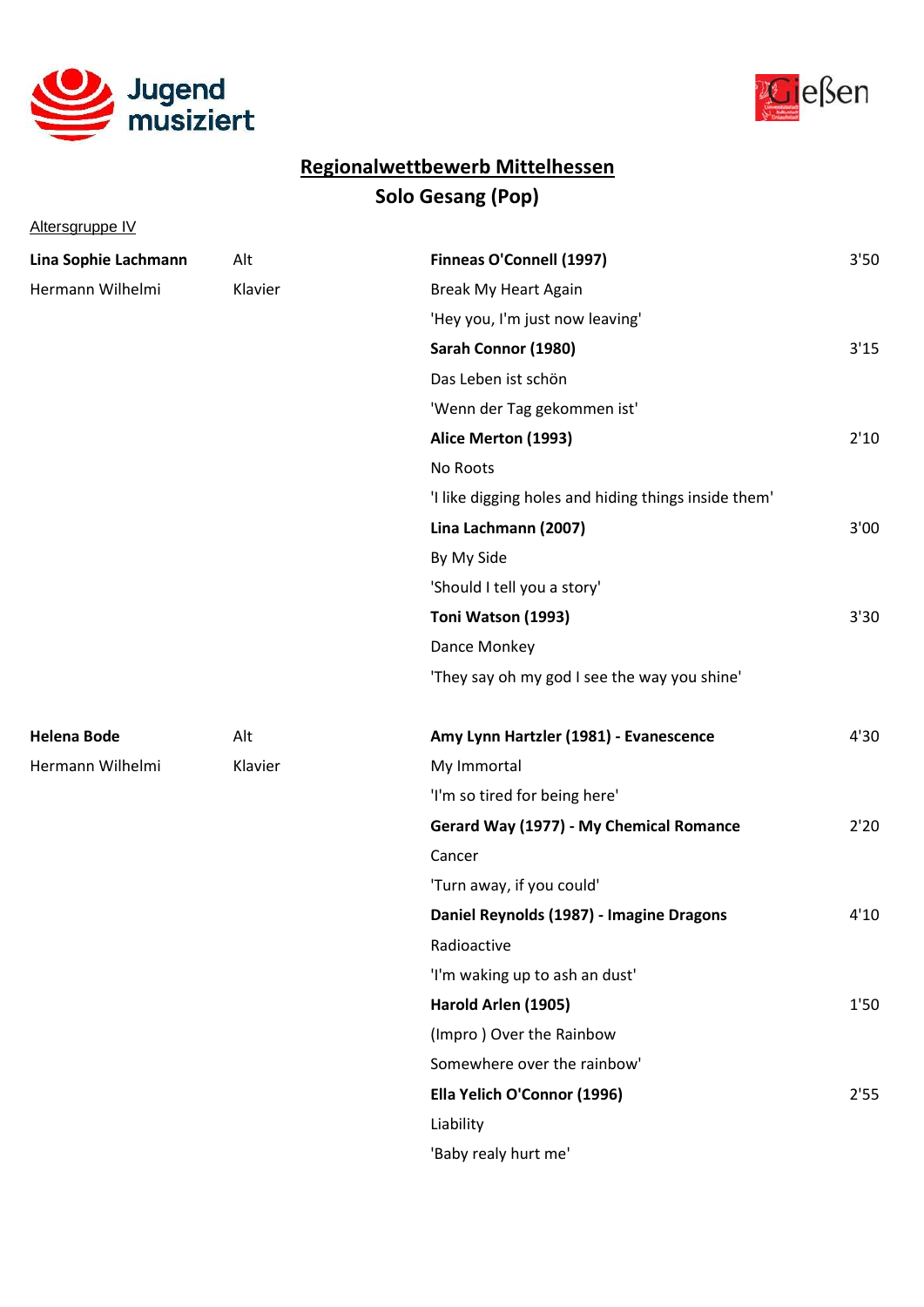



Altersgruppe IV

Altersgruppe V

| Dascha Salomka | Alt     | R. Kelly (1967)                         | 3'45 |
|----------------|---------|-----------------------------------------|------|
| Inta Serebro   | Klavier | I believe I can fly                     |      |
|                |         | I used to thing that I could not go on' |      |
|                |         | Elton John (1947)                       | 2'50 |
|                |         | Bennie and the Jets                     |      |
|                |         | Hey kids, shake it loose together'      |      |
|                |         | Lady Gaga - Stefani Germanotta (1986)   | 2'30 |
|                |         | <b>Bad romance</b>                      |      |
|                |         | Ooh, ooh, ooh caugth in a bad romance'  |      |
|                |         | <b>Albert Hammond (1944)</b>            | 3'50 |
|                |         | (Impro) Creep                           |      |
|                |         | When you were here before'              |      |

Juryberatung

| Anna Sidorenko   | Alt     | Ruth Berhe (1995)                            | 4'50 |
|------------------|---------|----------------------------------------------|------|
| Hermann Wilhelmi | Klavier | Lost Boy                                     |      |
|                  |         | 'There was a time when I was alone'          |      |
|                  |         | Alexander Zuckowski (1974)                   | 3'10 |
|                  |         | Rise like a Phoenix                          |      |
|                  |         | 'Wakin in the rubble, walkin over glass'     |      |
|                  |         | Anna Sidorenko (2005)                        | 3'15 |
|                  |         | Hope                                         |      |
|                  |         | 'The sun ist shining, the birds are flying'  |      |
|                  |         | Diane Warren (1956)                          | 2'20 |
|                  |         | The Day I Stop Loving You                    |      |
|                  |         | Mike Champman (1947) - Tina Turner           | 4'00 |
|                  |         | Simply The Best                              |      |
|                  |         | 'I call you, I need you, my heart's on fire' |      |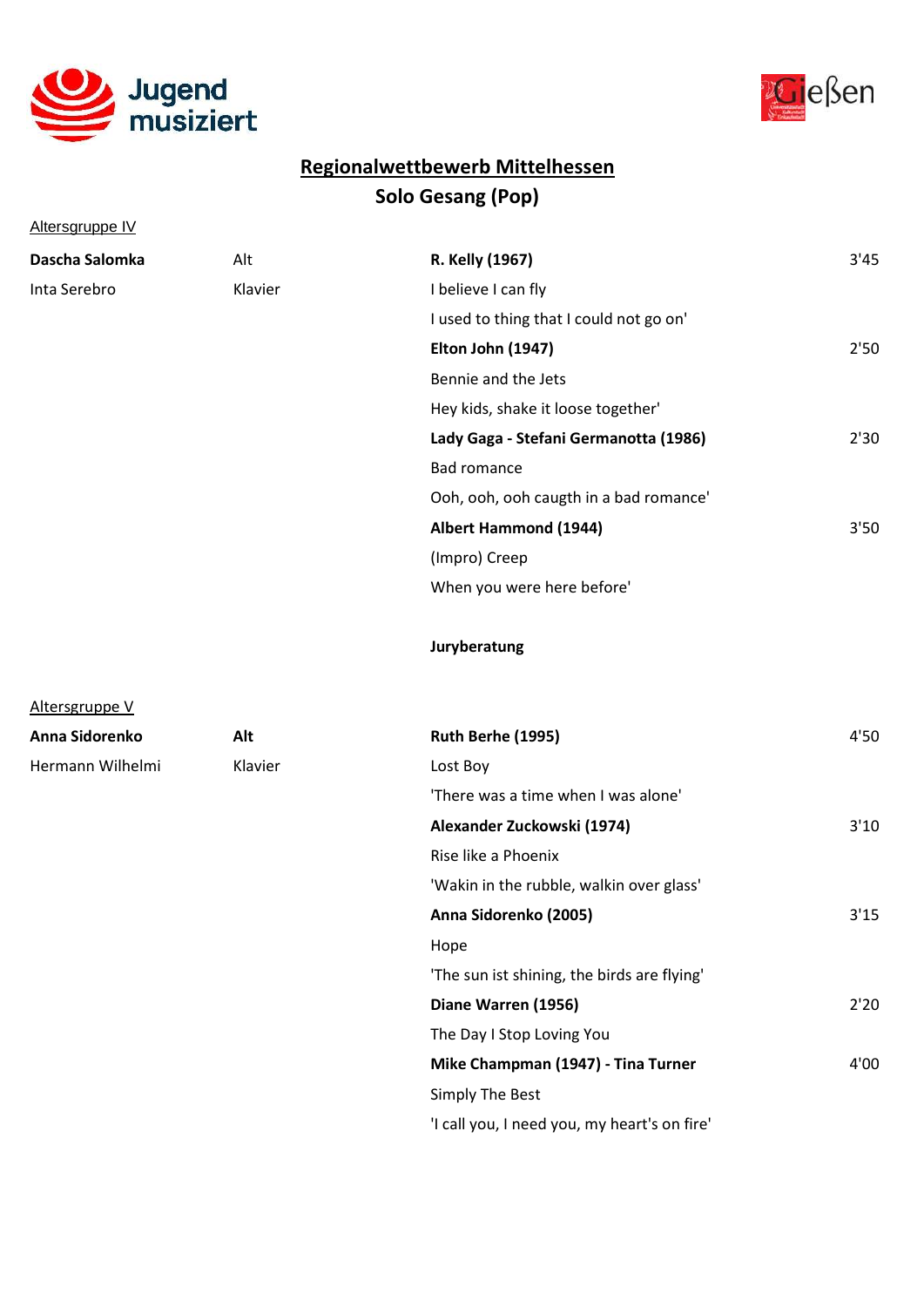



Altersgruppe V

| Marlena Zeidler | Sopran/Klavier | Marlena Zeidler (2005)                                    | 3'00 |
|-----------------|----------------|-----------------------------------------------------------|------|
|                 |                | The rain                                                  |      |
|                 |                | 'When I was walking throught the flowerfields'            |      |
|                 |                | <b>Marlena Zeidler (2005)</b>                             | 2'50 |
|                 |                | Shout it out                                              |      |
|                 |                | 'You better shout it out'                                 |      |
|                 |                | Justin Vernon (1996) - Bon Iver                           | 2'15 |
|                 |                | Skinny love                                               |      |
|                 |                | 'Come on skinny love just last the year'                  |      |
|                 |                | Charles Fox (1940)                                        | 2'15 |
|                 |                | Killing me softly                                         |      |
|                 |                | Strumming my pain with his fingers'                       |      |
|                 |                | Amy MacDonald (1987)                                      | 2'15 |
|                 |                | This is the life                                          |      |
|                 |                | 'Oh the wind whistles down the cold, dark street tonight' |      |
|                 |                | Marlena Zeidler (2005)                                    | 2'35 |
|                 |                | The Boobadoop                                             |      |
|                 |                | 'Two ladies are watching you'                             |      |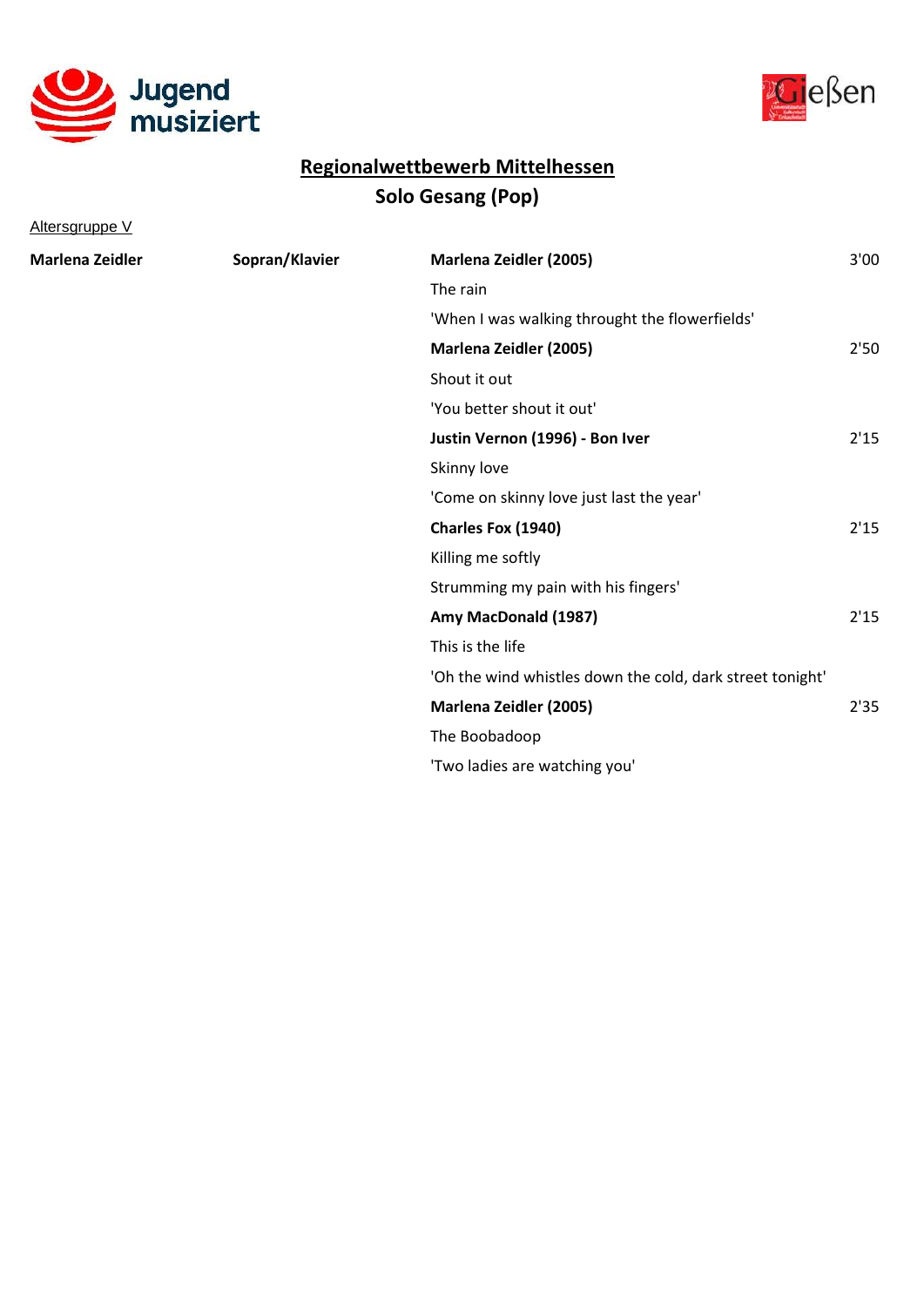

Altersgruppe V



# Solo Gesang (Pop) Regionalwettbewerb Mittelhessen

| Anastasia Ruppel     | Sopran  | Colbie Caillat (1985)/Antonio Dixon                | 3'30 |
|----------------------|---------|----------------------------------------------------|------|
| Arne Kühr            | Gitarre | Try                                                |      |
|                      |         | Put your make up on'                               |      |
|                      |         | Lady Gaga - Stefani Germanotta (1986)              | 3'00 |
|                      |         | Always Remember Us This Way                        |      |
|                      |         | That Arizona sky burning in your eyes'             |      |
|                      |         | <b>Traditionell</b>                                | 2'00 |
|                      |         | <b>Amazing Grace</b>                               |      |
|                      |         | <b>Ukrainisches Volkslied</b>                      | 2'50 |
|                      |         | (Impro) Selen Klen                                 |      |
|                      |         | <b>Beyoncé Knowles (1981)</b>                      | 3'00 |
|                      |         | Ave Maria                                          |      |
|                      |         | She was lost in so many different ways'            |      |
|                      |         | Dolly Parton (1946)                                | 2'30 |
|                      |         | Jolene                                             |      |
|                      |         | Jolene, Jolene, Jolene, Jolene I'm begging of you' |      |
| <b>Marie Shuta</b>   | Sopran  | Amy Winehouse (1983-2011)                          | 3'30 |
| <b>Tobias Lauber</b> | Klavier | Back to black                                      |      |
|                      |         | He left no time to regret'                         |      |
|                      |         | Sam Smith (1992)/Jimmy Napes (1984)                | 3'00 |
|                      |         | Writing on the wall                                |      |
|                      |         | I've been here before'                             |      |
|                      |         | Jorja Smith (1997)                                 | 3'30 |
|                      |         | Don't watch me cry                                 |      |
|                      |         | Oh, I hurts the most'                              |      |
|                      |         | Freddie Mercury (1946-1991)                        | 2'00 |
|                      |         | <b>Bohemian Rhasodie</b>                           |      |
|                      |         | Mama, just killed a man'                           |      |
|                      |         | Marie Shuta (2004)                                 | 2'30 |
|                      |         | Abendmalerei                                       |      |
|                      |         | Adele Adkins (1988)                                | 3'00 |
|                      |         | Easy on me                                         |      |
|                      |         | There ain't no gold in this river'                 |      |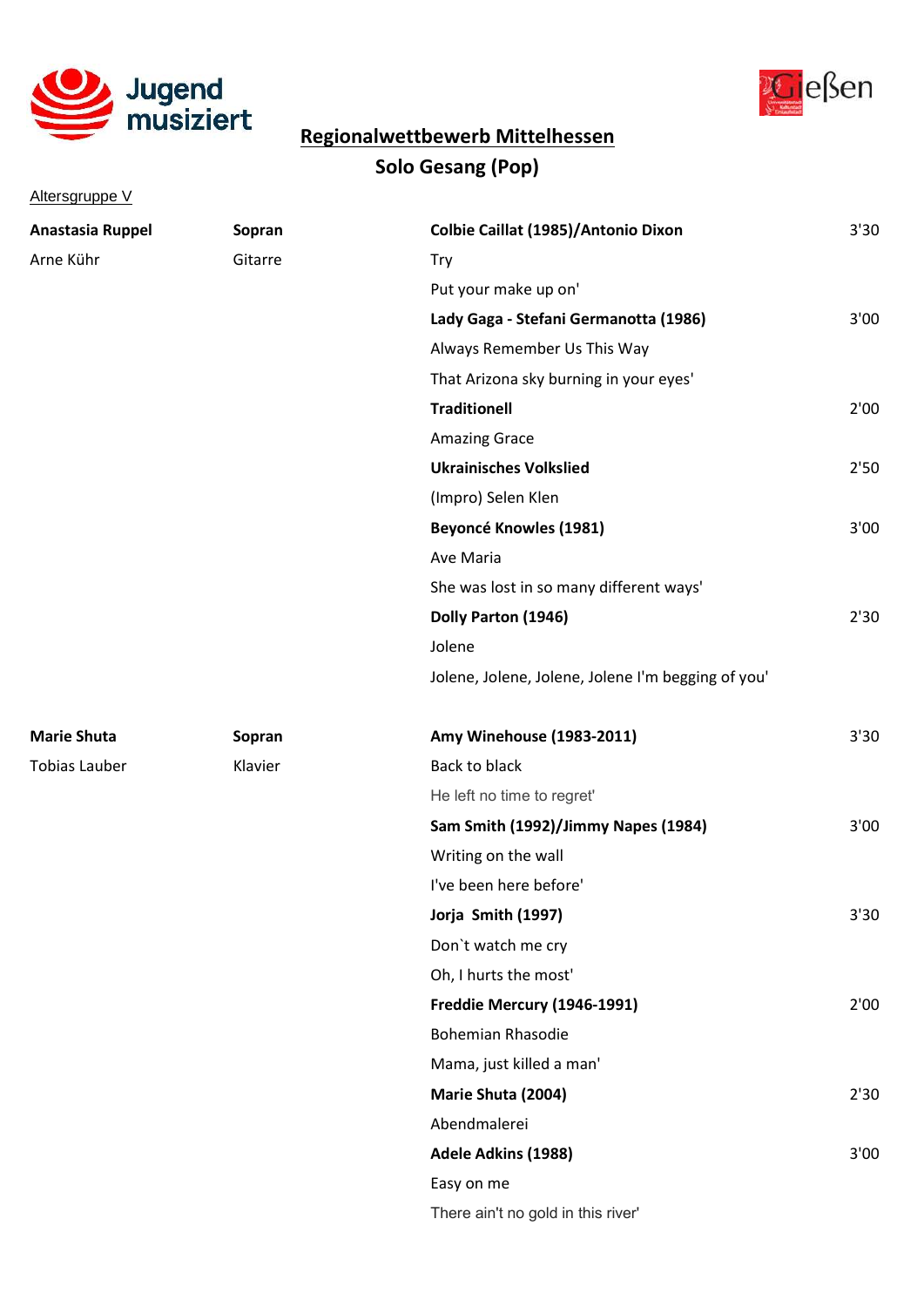



Altersgruppe V

| <b>Bianca Pavil</b> | Sopran         | Mitchell Allan Scherr (1972)/Dove Cameron (1996)      | 3'10 |
|---------------------|----------------|-------------------------------------------------------|------|
| Tim Geitz           | Klavier        | What a girl is                                        |      |
|                     |                | 'I'll show you what a girl is'                        |      |
|                     |                | Shania Twain (1965)                                   | 3'45 |
|                     |                | From this Moment                                      |      |
|                     |                | 'From this moment life has begun'                     |      |
|                     |                | Bianca Pavil (2005)                                   | 1'30 |
|                     |                | XXX (acappella)                                       |      |
|                     |                | <b>Ellie Goulding (1986)</b>                          | 4'00 |
|                     |                | Love me like you do                                   |      |
|                     |                | 'You're the light, you're the night'                  |      |
|                     |                | Juryberatung                                          |      |
| Altersgruppe VI     |                |                                                       |      |
| Joachim Ströde      | <b>Bariton</b> | <b>Elvis Presley (1935-1977)</b>                      | 2'20 |
| Hermann Wilhelmi    | Klavier        | Last night of the world                               |      |
|                     |                | 'If you looking for trouble'                          |      |
|                     |                | <b>Sam Smith (1992)</b>                               | 4'20 |
|                     |                | Writings on the wall                                  |      |
|                     |                | 'I've been here before'                               |      |
|                     |                | <b>Chris Cornell (1964-2017)</b>                      | 4'30 |
|                     |                | Black hole sun                                        |      |
|                     |                | 'In my eyes'                                          |      |
|                     |                | Freddy Mercury (1946-1991)                            | 2'45 |
|                     |                | Crazy little thing called love                        |      |
|                     |                | 'On this thing called love'                           |      |
|                     |                | Joachim Ströde (2003)                                 | 3'10 |
|                     |                | Last night of the world                               |      |
|                     |                | 'Staring at the window'                               |      |
|                     |                | Freddy Mercury (1946-1991)                            | 2'10 |
|                     |                | Is this the world we created                          |      |
|                     |                | 'Just look at all those hungry mouth we have to feed' |      |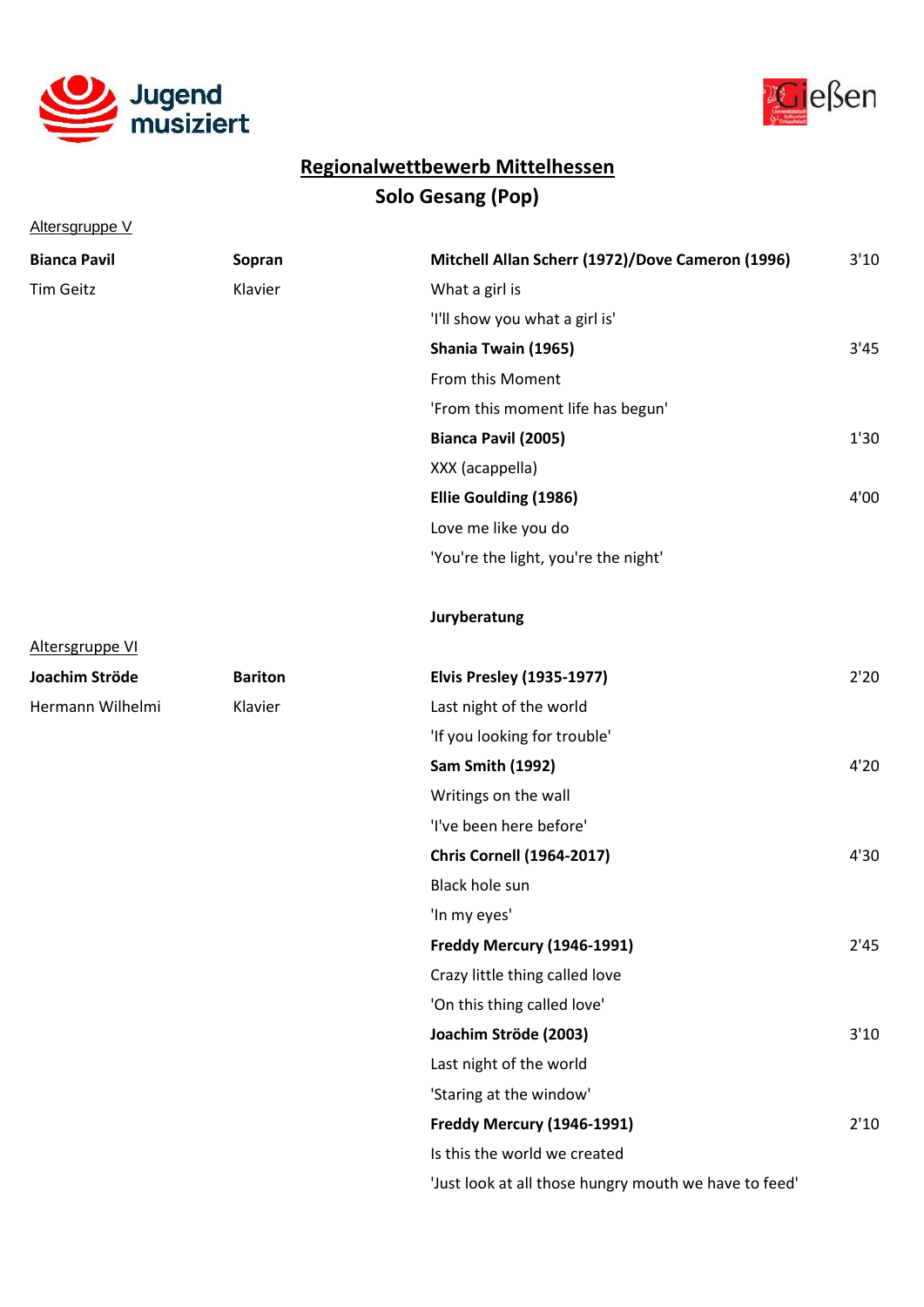



Altersgruppe VI

| <b>Jan Penner</b> | <b>Bariton/Klavier/Gitarre</b> | Jan Penner (2002)                                   | 3'05 |
|-------------------|--------------------------------|-----------------------------------------------------|------|
|                   |                                | Bleib noch                                          |      |
|                   |                                | David Bowie (1947-2016)                             | 4'10 |
|                   |                                | Life on Mars                                        |      |
|                   |                                | It's a god-awful small affair'                      |      |
|                   |                                | Pablo B. Ruiz (1915-2008)/Norman Gimbel (1927-2018) | 2'10 |
|                   |                                | Sway                                                |      |
|                   |                                | 'When marimba rhythms start to play'                |      |
|                   |                                | Finneas O'Connell (1997)                            | 3'10 |
|                   |                                | Let's Fall In Love For The Night                    |      |
|                   |                                | Matthew Bellamy (1978) - Muse                       | 4'15 |
|                   |                                | <b>Bliss</b>                                        |      |
|                   |                                | Everthing about you is how I'd wanna be'            |      |
| Nele Schüßler     | Alt                            | Sara Beth Bareilles (1979)                          | 4'30 |
| <b>Tim Geitz</b>  | Klavier                        | She used to be mine                                 |      |
|                   |                                | It's not simple to say'                             |      |
|                   |                                | Nele Schüßler (2003)                                | 2'00 |
|                   |                                | eigener Song                                        |      |
|                   |                                | Lady Gaga - Stefani Germanotta (1986)               | 3'30 |
|                   |                                | Look what I found                                   |      |
|                   |                                | I'm alone in my house'                              |      |
|                   |                                | Aurora Aksnes (1996), Magnus Skylstad (1986)        | 4'00 |
|                   |                                | Runaway                                             |      |
|                   |                                | I was list'ning to the ocean'                       |      |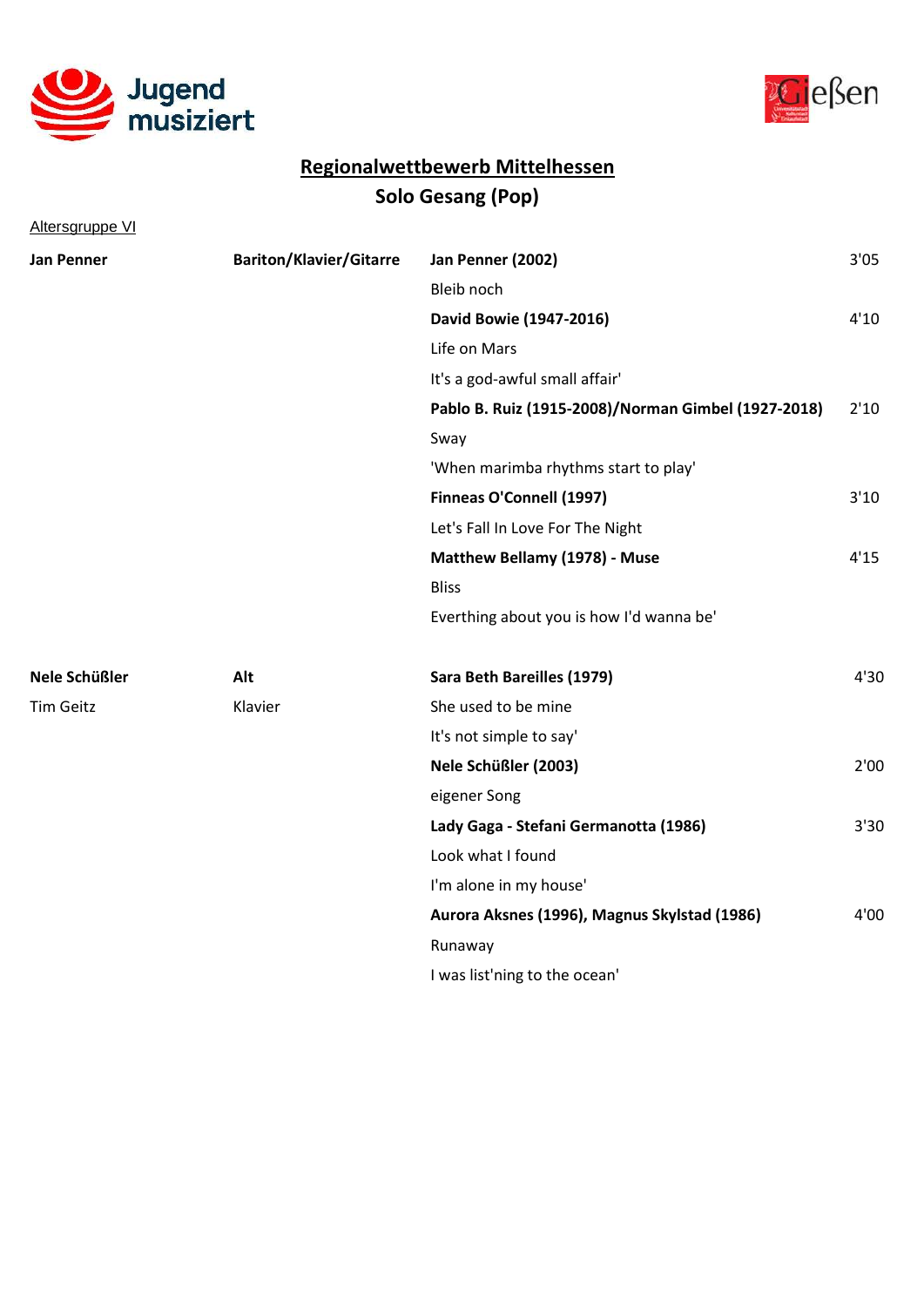

Altersgruppe VI



#### Solo Gesang (Pop) Regionalwettbewerb Mittelhessen

| <b>Ellen Mamberger</b> | Sopran  | Natasha Bedingfield (1981)                          | 3'00 |
|------------------------|---------|-----------------------------------------------------|------|
| <b>Tobias Lauber</b>   | Klavier | Soulmate                                            |      |
|                        |         | Incompatible, it don't matter though'               |      |
|                        |         | Sasha Alex Sloan (1995)                             | 3'00 |
|                        |         | Dancing With Your Ghost                             |      |
|                        |         | Yelling at the sky'                                 |      |
|                        |         | Olivia Rodrigo (2003)                               | 2'50 |
|                        |         | Happier                                             |      |
|                        |         | We broke up one month ago'                          |      |
|                        |         | Camila Cabello (1997)                               | 2'40 |
|                        |         | Consequences                                        |      |
|                        |         | Dirty tissues, trust issues'                        |      |
|                        |         | Albert Stanaj (1994)                                | 2'00 |
|                        |         | Romantic                                            |      |
|                        |         | You make me wanna be romantic'                      |      |
|                        |         | Pablo B. Ruiz (1915-2008)/Norman Gimbel (1927-2018) | 3'00 |
|                        |         | Sway                                                |      |
|                        |         | When marimba rhythms start to play'                 |      |
|                        |         |                                                     |      |

Juryberatung